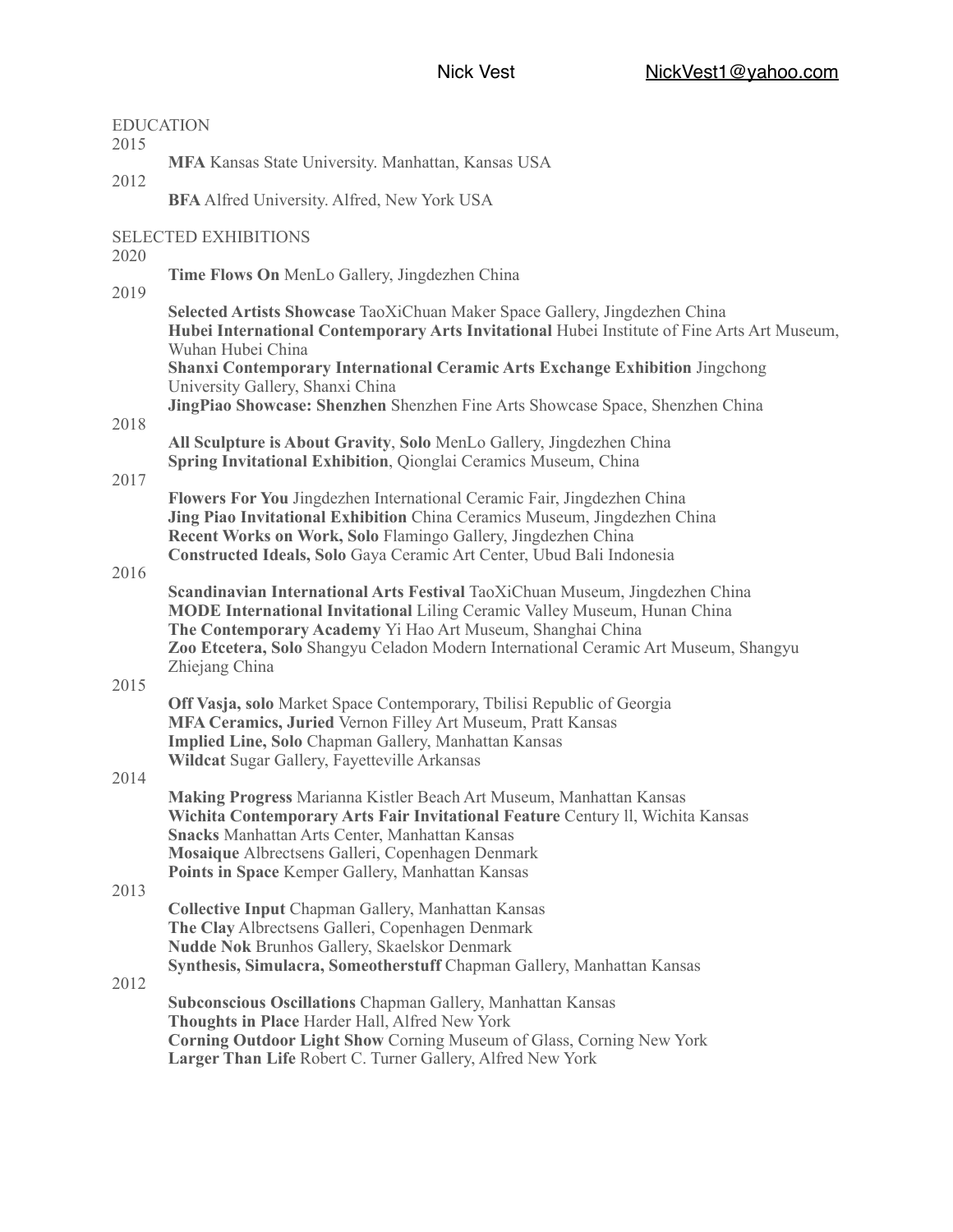## FIELD EXPERIENCE 2020 **Managing Director** MenLo Gallery and Studio, Jingdezhen Jingxi China (2016-present) **Invited Artist** JiYao Ceramic Art Center, DoTong Shanxi China 2018 **Invited Artist** Qionglai Ceramic Center, Chengdu Sichuan China 2017 **Resident Artist** Gaya Ceramic Art Center, Ubud Bali Indonesia **Advisor** Liling Ceramics Valley Museum, Liling Hunan China **Invited Artist** Bingzhou Ceramic Art Festival, Bingzhou Shandong China **Adjunct Profesor** Jingdezhen Ceramic University, Jingdezhen Jiangxi China 2016 **Resident Artist** Shangyu Celadon Modern International Ceramic Art Center, Shangyu, Zhejiang, China 2015 **Potter** BDDW Ceramics, Philadelphia Pennsylvania **Invited Artist** Gudauri Ceramic Festival, Gudauri Republic of Georgia **Resident Artist** Tbilisi State Academy of Arts, Tbilisi Republic of Georgia **Instructor Of Ceramics** Kansas State University, Manhattan Kansas 2014 **Guest Artist** Saint-Petersburg State Academy of Art **Ceramic Department Kiln Technician** Kansas State University 2012 – 2014 **Instructor Of 3d Foundations** Kansas State University, Manhattan Kansas **Instructor Of Art For Educators** Kansas State University, Manhattan Kansas 2013 **Assisting Artist** Guldagergaard International Ceramic Research Center, Denmark **Instructor Of 2d Foundations** Kansas State University, Manhattan Kansas **Gallery Manager** Mark A. Chapman Gallery 2012 **Gallery Manager** The Robert C. Turner Gallery **Ceramic Department Kiln Technician** 2009 - 2012 NYSCC at Alfred University, Alfred New York **Art Handler and Lighting Coordinator** 2008 - 2012 Schein Joseph International Ceramic Art Museum, Alfred New York COLLECTIONS

 **Shangyu Celadon Modern Ceramic Art Center Museum Lilling Ceramic Valley Museum Gaya Ceramic Art Center Museum of Luminous Phenomena**

## LECTURES

2016

**China Central Academy of Fine Art** Beijing China

2015

**Tbilisi State University** Tbilisi Republic of Georgia **Millersville University** Millersville Pennsylvania **University of Arkansas** Fayetteville Arkansas